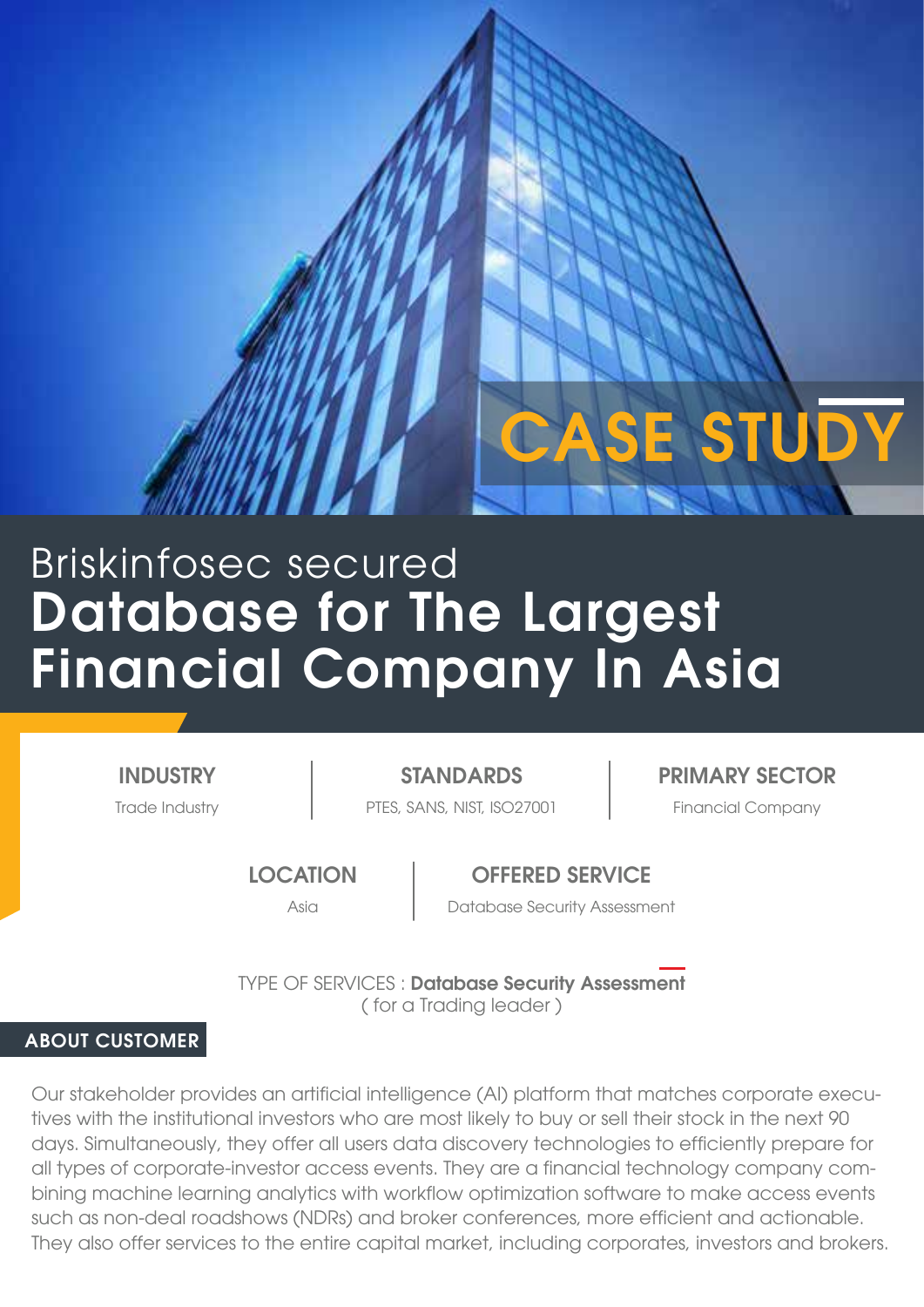#### ASSESSMENT SCOPE

To find the vulnerabilities in the Database, our Stakeholder wanted us to conduct a proactive Penetration test to find any loopholes in Database for hackers to gain access. So, an URL was given directly for scanning vulnerabilities. The kind of testing executed was Grey Box Testing, a testing with credentials provided. The Database which we scanned was My SQL Database type. Most importantly, our ultimate goal was to make the Database secure from any vulnerability that may compromise their data's.

#### THE SOLUTION

Briskinfosec followed standards like Open Web Application Security Project (OWASP) TOP 10 and My SQL guidelines for identifying all the exposed vulnerabilities in the Database. BriskInfosec's security team thoroughly tested the Database. Post-testing, we have cited the key highlights.

Key highlights of the vulnerability fix are as below :

| Serious issues related to Input validation, Injection attacks, Sensitive Data Exposure and Clickjacking attacks were identified. The identified issues were then fixed by the Development team.

| We completely secured the Database from common threats by hardening the default configuration.

**Privilege escalation was found.** 

| We figured out default configuration related vulnerabilities.

| The detected vulnerabilities were of both critical and high severities.

**Ne performed vulnerability assessment by both** automation and manual method of identifying the issues.

| We provided the complete vulnerability fixing document as a reference to your development team.

and we shared all identified issues with corresponding recommendation Fix over mail on a daily basis. Our prospect looked at the given valid report (XLS) and started working the fix right from Day 1 as they need not work laboriously on the last day when the entire report is given by the security team thus making their final assessment report easier for preparation.

# ISSUE TRACKING SHEET

All the identified issues were captured and will the be subjected for the retest review in a XLS format.

### WORKFLOW REPORT

Every process was carried out by the entire team without ignorance of anything.

## FINAL BUG FIX REPORT

Overview of the entire engagement, the issues identified and the recommendations made to mitigate the same.

# THE CHALLENGE

During Database security Assessment, issues were identified because of which there disruptions during testing. Due to this inconvenience, we were unable to access certain credentials with restricted user privilege experienced by our security team. As Database assessment is very new, it was also an opportunity for us to explore and procure more wisdom in that area which consumed more time but most importantly aided in broadening our Horizons. However, with an untiring perseverance and a "Never Give Up" attitude, BriskInfosec successfully reduced the Stakeholder risks of their Database becoming amicable to breaches.

### THE DELIVERABLE

The reports and remediation information provided were customized to match the Stakeholder's operational environment and development framework. The Data's were also consolidated and then given. The following reports were submitted to the customer.

Key highlights of the bug fix are as below :

# | DAILY STATUS REPORT

This Database security assessment consumed around 1-2 weeks of time including retest. During the process of Database security testing, issues were identified